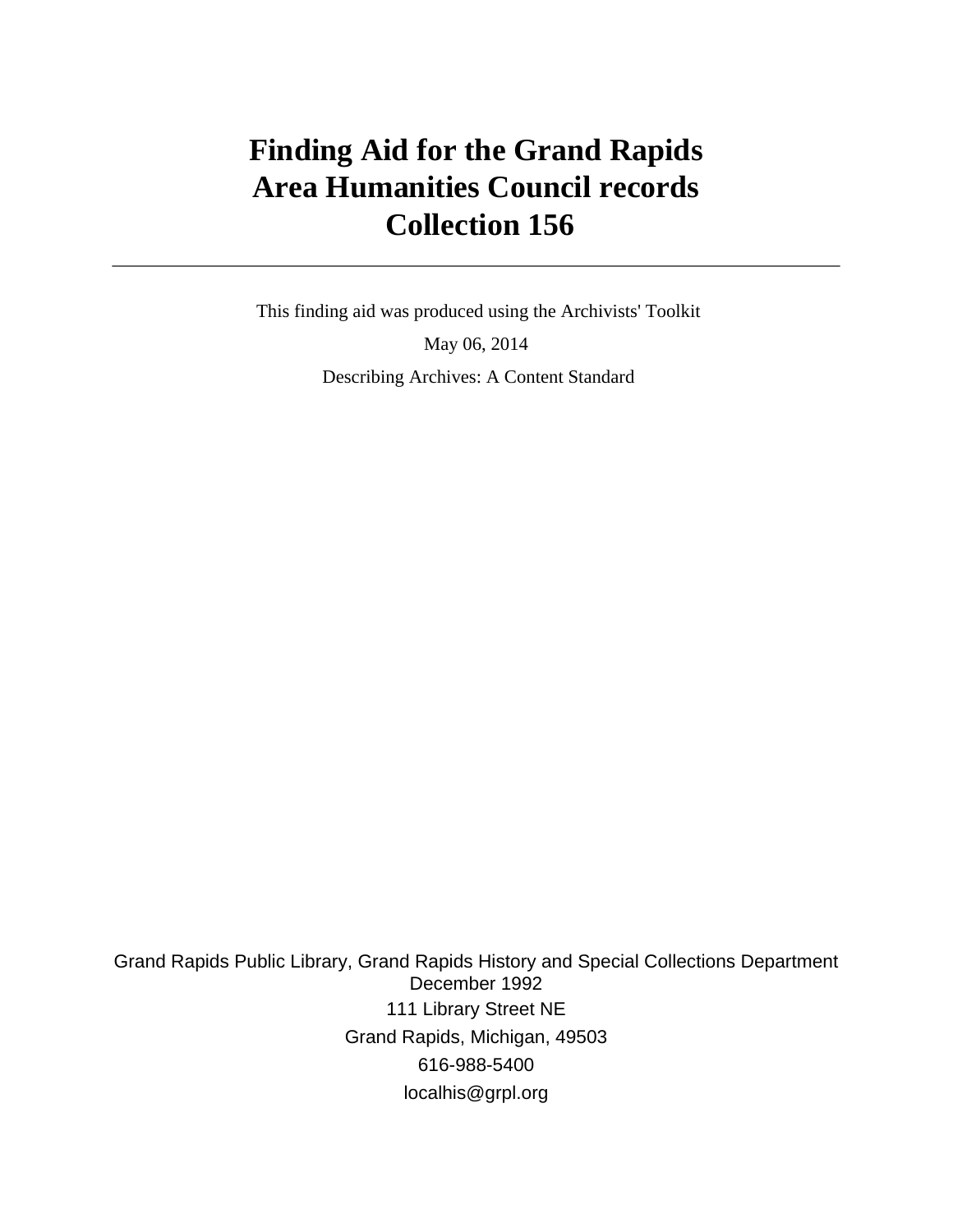# **Table of Contents**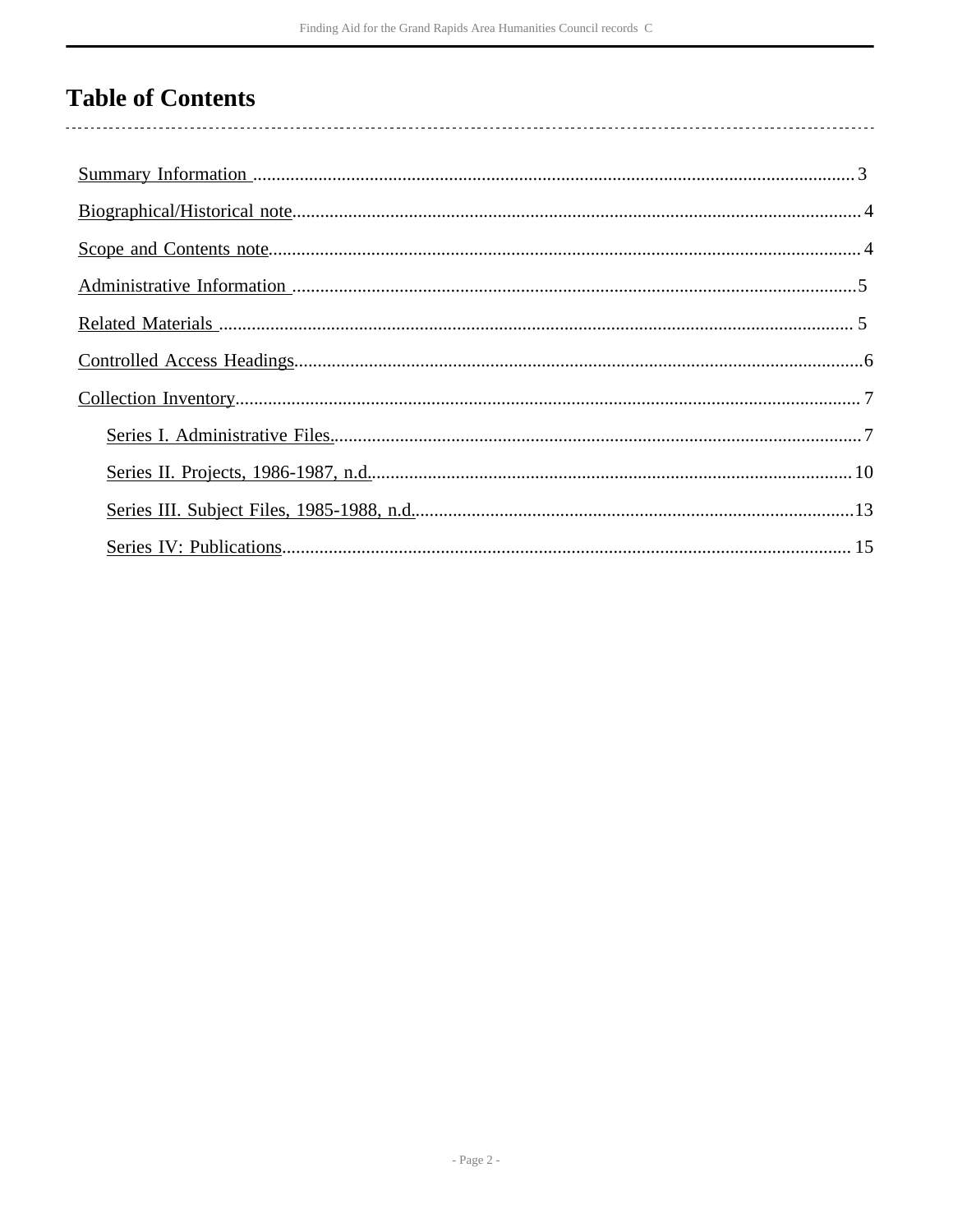# <span id="page-2-0"></span>**Summary Information**

| <b>Repository</b> | Grand Rapids Public Library, Grand Rapids History and Special<br><b>Collections Department</b>                                                                                                                                                                                                                                                                                                                                                                                                                                                                                                                                                                                           |
|-------------------|------------------------------------------------------------------------------------------------------------------------------------------------------------------------------------------------------------------------------------------------------------------------------------------------------------------------------------------------------------------------------------------------------------------------------------------------------------------------------------------------------------------------------------------------------------------------------------------------------------------------------------------------------------------------------------------|
| <b>Creator</b>    | Grand Rapids Area Council for the Humanities.                                                                                                                                                                                                                                                                                                                                                                                                                                                                                                                                                                                                                                            |
| <b>Title</b>      | Grand Rapids Area Humanities Council/Grand Rapids Area Council for<br>the Humanities records                                                                                                                                                                                                                                                                                                                                                                                                                                                                                                                                                                                             |
| Date [inclusive]  | 1984-1989, 1999                                                                                                                                                                                                                                                                                                                                                                                                                                                                                                                                                                                                                                                                          |
| <b>Extent</b>     | 9.88 Linear feet 19 boxes                                                                                                                                                                                                                                                                                                                                                                                                                                                                                                                                                                                                                                                                |
| Language          | English                                                                                                                                                                                                                                                                                                                                                                                                                                                                                                                                                                                                                                                                                  |
| <b>Abstract</b>   | The Grand Rapids Humanities Council was organized in 1976 to<br>celebrate the nation's Bicentennial. The Council is affiliated with the<br>Michigan Humanities Council and is involved in helping organize<br>and fund programs for the arts, as well as other historical and cultural<br>endeavors. This collection includes memos, committee meeting records,<br>correspondence, donation records, brochures and records of programs.<br>Many of the programs were connected with the Michigan sesquicentennial<br>celebration in 1987. Among these programs were educational efforts,<br>video tapes, oral presentations, financial records, an awareness campaign<br>and promotions. |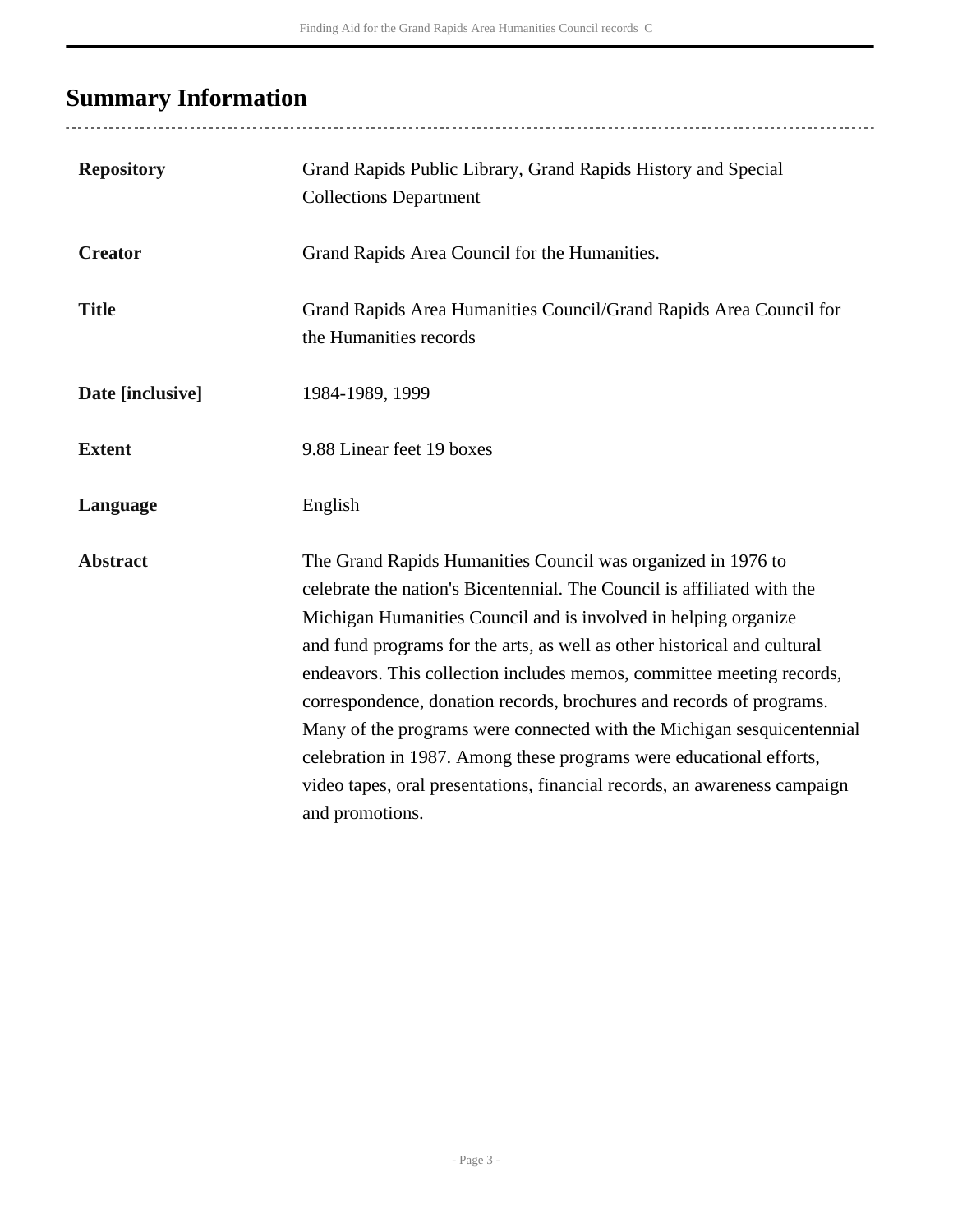### <span id="page-3-0"></span>**Biographical/Historical note**

The Grand Rapids Humanities Council was organized in 1976 to celebrate the nation's Bicentennial, and continues today (2000). The Council is involved in helping organize and fund programs for the arts and other historical and cultural endeavors, such as symphony performances and art exhibits.

Under the leadership of Mary Pierce, the Council became heavily involved with the organization of the local celebration of Michigan's Sesquicentennial in 1987. A local Sesquicentennial Committee was formed in 1984. This effort was guided by two subcommittees, Executive and Campaign.

The Executive Committee was composed of Frederik Meijer (Chairman, Meijer Inc.), Robert Pew (Chairman and CEO, Steelcase Inc.), and Jay VanAndel (Chairman, Amway Inc.).

The Campaign Committee was chaired by John Logie, partner in the Warner, Norcross & Judd law firm, and currently mayor of Grand Rapids. City historian, Gordon Olson, was also quite involved with this project. The committee members were Robert Becker (president, Metrobanc Federal Savings Bank), Kenneth Boden (owner, McDonald's at 28th and Michael), Bruce Brown (president, United Development Real Estate Corp.), Michael Cuncannan (managing partner, Seidman & Seidman), Edward E. Duba, Sr. (owner, Dubas Restaurant), Robert C. Geyer (partner in Crowe, Chezek & Co. C.P.A.), Robert L. Hooker (president, Mazda Distributors Great Lakes), Dr. Norbert Hruby (president, Aquinas College), William Johnson (vice president, District Operation Michcon), Ronald LaReau (senior vice president, Prime Bank), Hank Meijer (vice chairman, Meijer Inc.), Milton W. Rohwer (president, G.R. Area Chamber of Commerce), Craig Schopf (president, Union Bank), Max E. Smith (managing partner, Touche-Ross), Howard Sutton (director of corporate communication, Steelcase Inc.), Nan VanAndel (vice president communications, Amway Inc.), David Wagner (president, Old Kent Bank & Trust Co.), Thomas Wesholski (president, Michigan National Bank).

Linda Samuelson became Executive Director in 1987?, retiring in 2004. In 1999, Samuelson's position was made part of the Grand Rapids Public Library, and called "Library Program Manager." With Samuelson's retirement in 2004, the office and position were moved to Grand Valley State University, with Cheryl VanTil as the new Executive Director.

### <span id="page-3-1"></span>**Scope and Contents note**

Contains various memos, correspondence, financial records, promotional information, awareness campaign information, brochures, educational services and other programs undertaken by the Council during Michigan's Sesquicentennial in 1987. Specific programs include the Pow-Wow, the Fourth of July Gala, the July 25th fireworks, the Michigan Family Reunion, Michigan Sesquicentennial Promotions, Michigan Week, Michigan 150 First Lady Award, Educational programs. The Awareness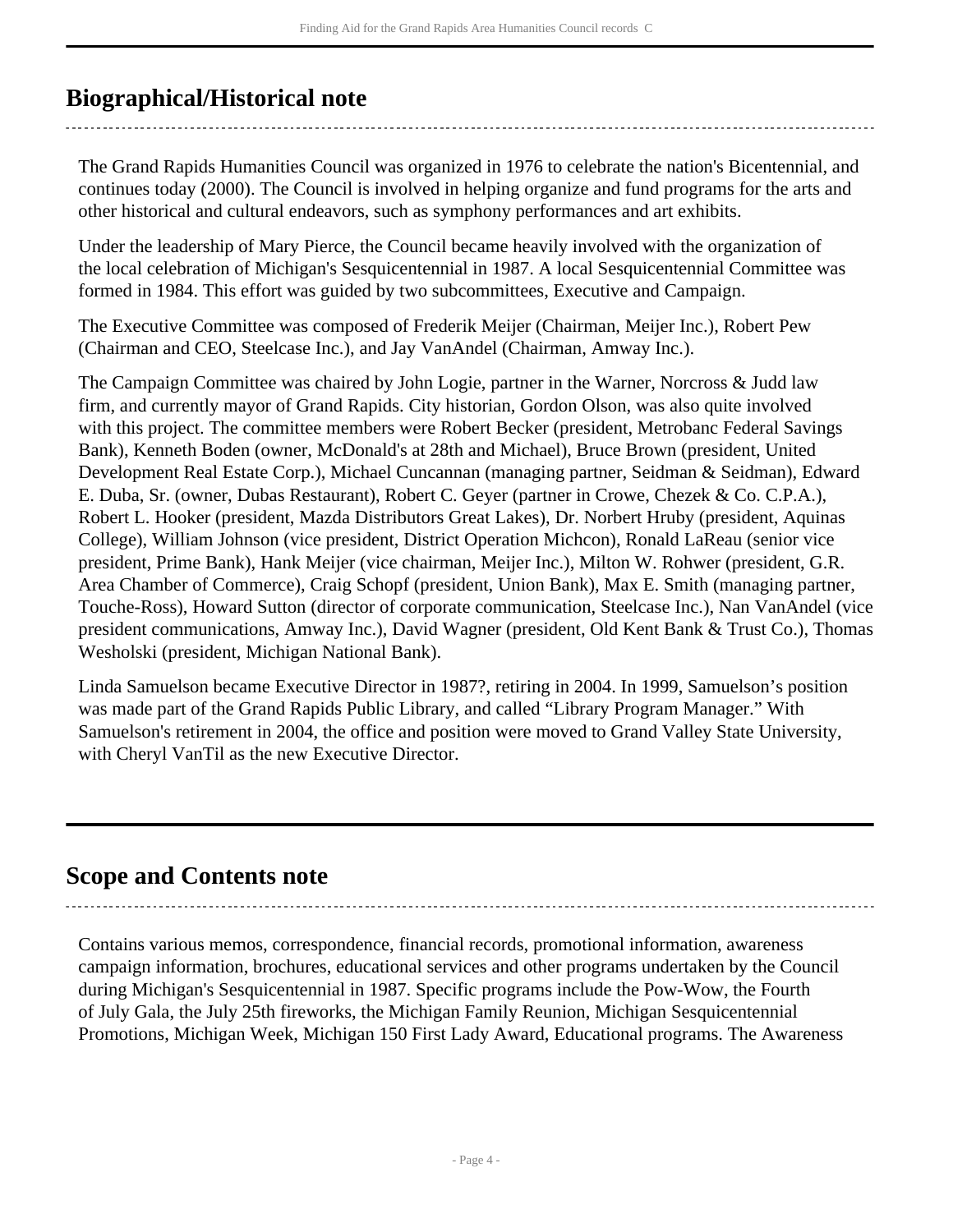and Educational Campaign included the 150 ways, which was a list of 150 suggestions for celebrating the sesquicentennial. The Grand River Odyssey, history and facts, and the bridge lighting programs are also included. The Grand River Odyssey was an oral presentation by Timothy Cusack to school children and others.

The financial information includes the fund raising information, and funding acknowledgements, and donor information. This fund raising was done by Monaghan and Associates who in turn hired Wondergem and Lukens to help. Funds were raised from various sources such as the Grand Rapids Foundation, Meijer's Inc., the Steelcase Foundation, Amway Inc., and the Sebastian Foundation.

Boxes 10-29 are unprocessed.

## <span id="page-4-0"></span>**Administrative Information**

#### **Publication Information**

Grand Rapids Public Library, Grand Rapids History and Special Collections Department December 1992

#### **Immediate Source of Acquisition note**

Mary Pierce; Linda Samuelson; Ben Dean

Accession numbers 1988.004, 2004.050, 1997.007 (unprocessed), 2011.025 (unprocessed)

## <span id="page-4-1"></span>**Related Materials**

#### **Related Archival Materials note**

Coll. 270, Gathered At the River Collection, documents a project supported by the Humanities Council, and materials collected during the project.

Coll. 273, Father Dennis Morrow Grand Rapids History Collection, may contain materials associated with a video presentation on the historical West Side, or other documents from Morrow's independent work, or work on Humanities Council projects.

Coll. 343, Heart & Soul, documents the Grand Rapids neighborhoods project, the book, and some items collected during that project.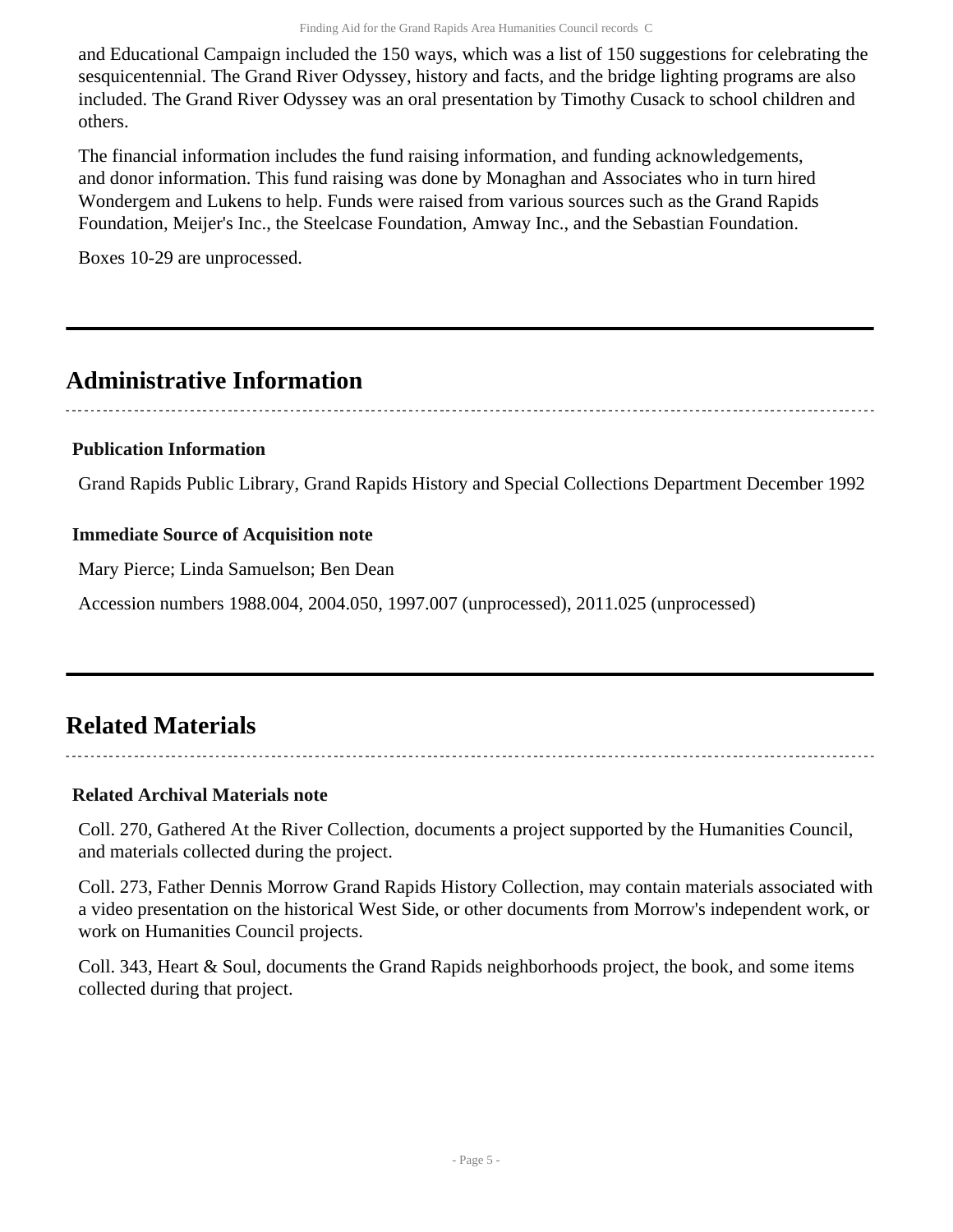Coll. 109, GRPL Administrative Archives. May contain additional programming materials from the time period when the Humanities Council was directly associated with the Grand Rapids Public Library.

# <span id="page-5-0"></span>**Controlled Access Headings**

#### **Geographic Name(s)**

- Grand Rapids (Mich.) -- History
- Michigan -- Centennial celebrations, etc

#### **Subject(s)**

 $\ddot{\phantom{0}}$ 

• Arts -- Michigan -- Grand Rapids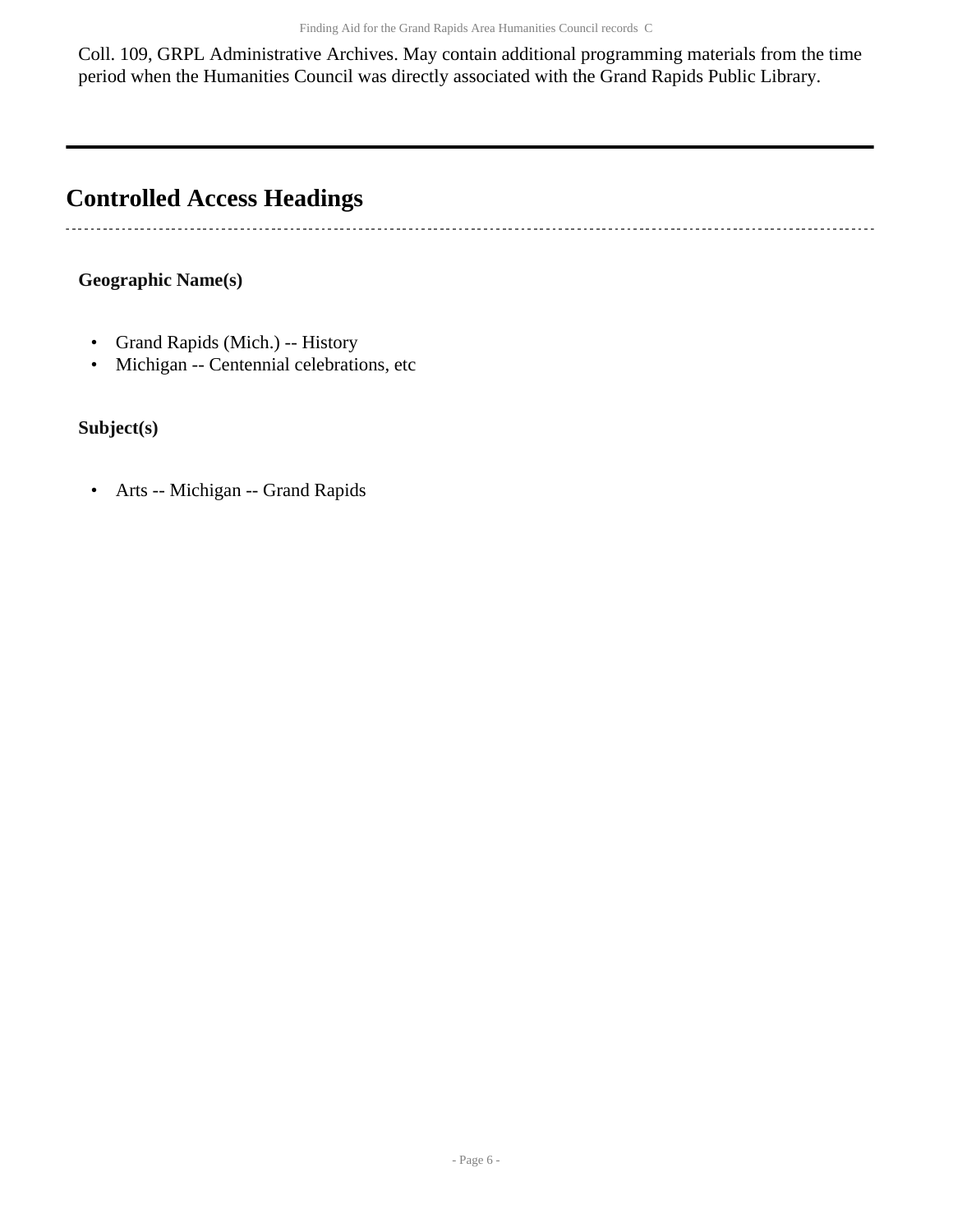## <span id="page-6-0"></span>**Collection Inventory**

<span id="page-6-1"></span>**Series I. Administrative Files.** 

#### **Subseries A. General Records.**

|                                                          | <b>Box</b>                          | <b>Folder</b>  |
|----------------------------------------------------------|-------------------------------------|----------------|
| Advisory Committee, 1986, n.d.                           | $\mathbf{1}$                        | $\mathbf{1}$   |
| Agency Designation, 1986, n.d.                           | $\mathbf{1}$                        | $\overline{2}$ |
| Audio-Visual Program, n.d.                               | $\mathbf{1}$                        | 3              |
| History Sources/Resources, n.d., 1999                    | $\mathbf{1}$                        | $\overline{4}$ |
| January 26th Ceremony, 1986-1987, n.d.                   | $\mathbf{1}$                        | 5              |
| <b>Subseries B. Committee Meeting Records, 1986-1987</b> |                                     |                |
|                                                          | $\mathbf{R}_{\mathbf{A}\mathbf{v}}$ | Foldor         |

|               | Box | Folder |
|---------------|-----|--------|
| May 1986.     | 1   | 6      |
| May 14, 1986. |     | 7      |
| Jun 17, 1986. |     | 8      |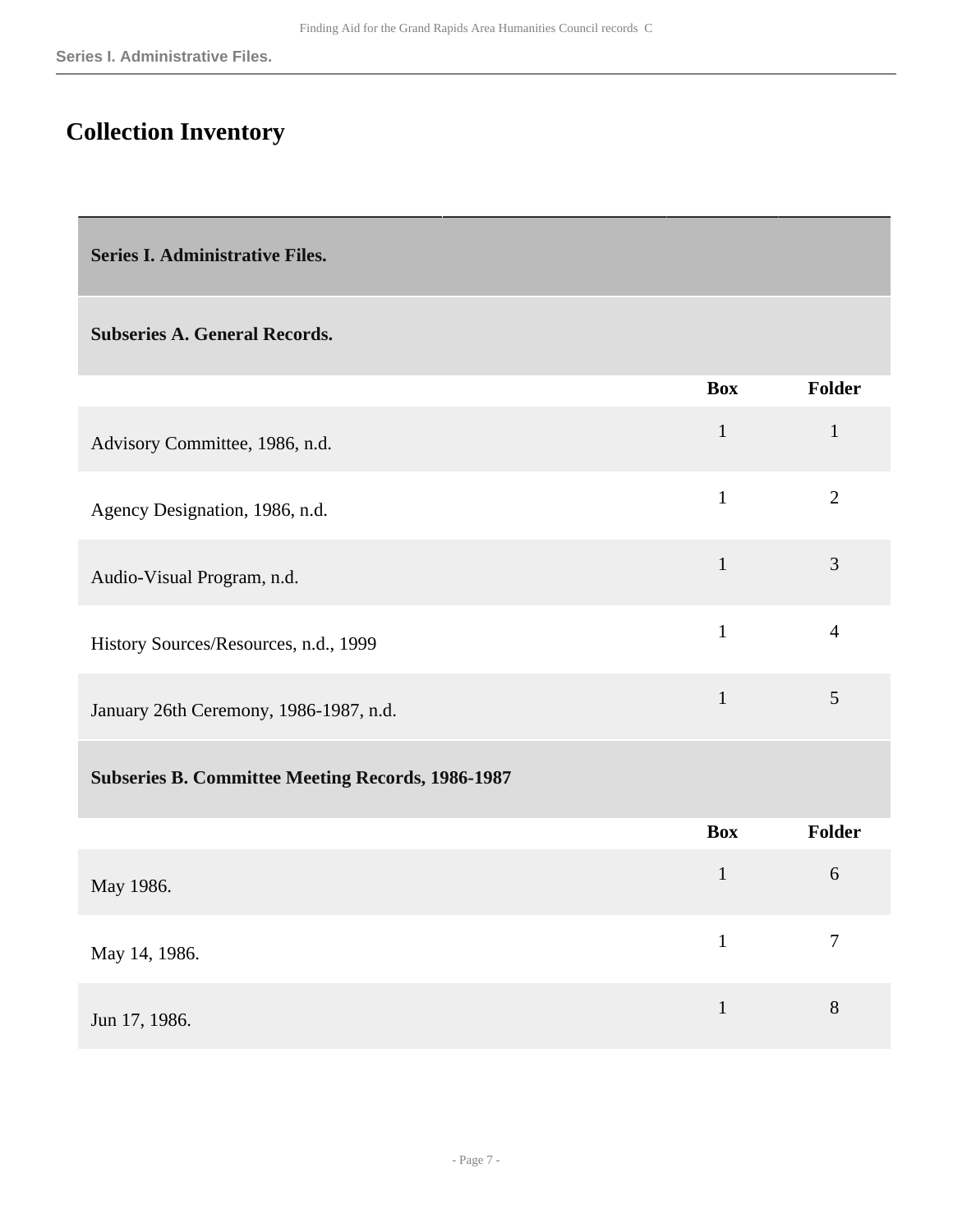| Aug 20, 1986. | $\mathbf{1}$                                          | 9      |
|---------------|-------------------------------------------------------|--------|
| Sep 24, 1986. | $1\,$                                                 | $10\,$ |
| Oct 16, 1986. | $\mathbf{1}$                                          | $11\,$ |
| Nov 11, 1986. | $\,1\,$                                               | $12\,$ |
| Dec 9, 1986.  | $\mathbf{1}$                                          | 13     |
| Jan 13, 1987. | $\mathbf 1$                                           | $14\,$ |
| Feb 10, 1987. | $\mathbf{1}$                                          | 15     |
| Mar 10, 1987. | $\,1\,$                                               | 16     |
| Apr 13, 1987. | $\mathbf 1$                                           | $17\,$ |
| May 12, 1987. | $1\,$                                                 | $18\,$ |
| Jun 8, 1987.  | $\mathbf{1}$                                          | 19     |
| Jul 1, 1987.  | $\,1\,$                                               | $20\,$ |
| Aug 17, 1987. | $\mathbf{1}% ^{T}=\mathbf{1}_{T}\times\mathbf{1}_{T}$ | 21     |
| Sep 8, 1987.  | $\mathbf{1}$                                          | $22\,$ |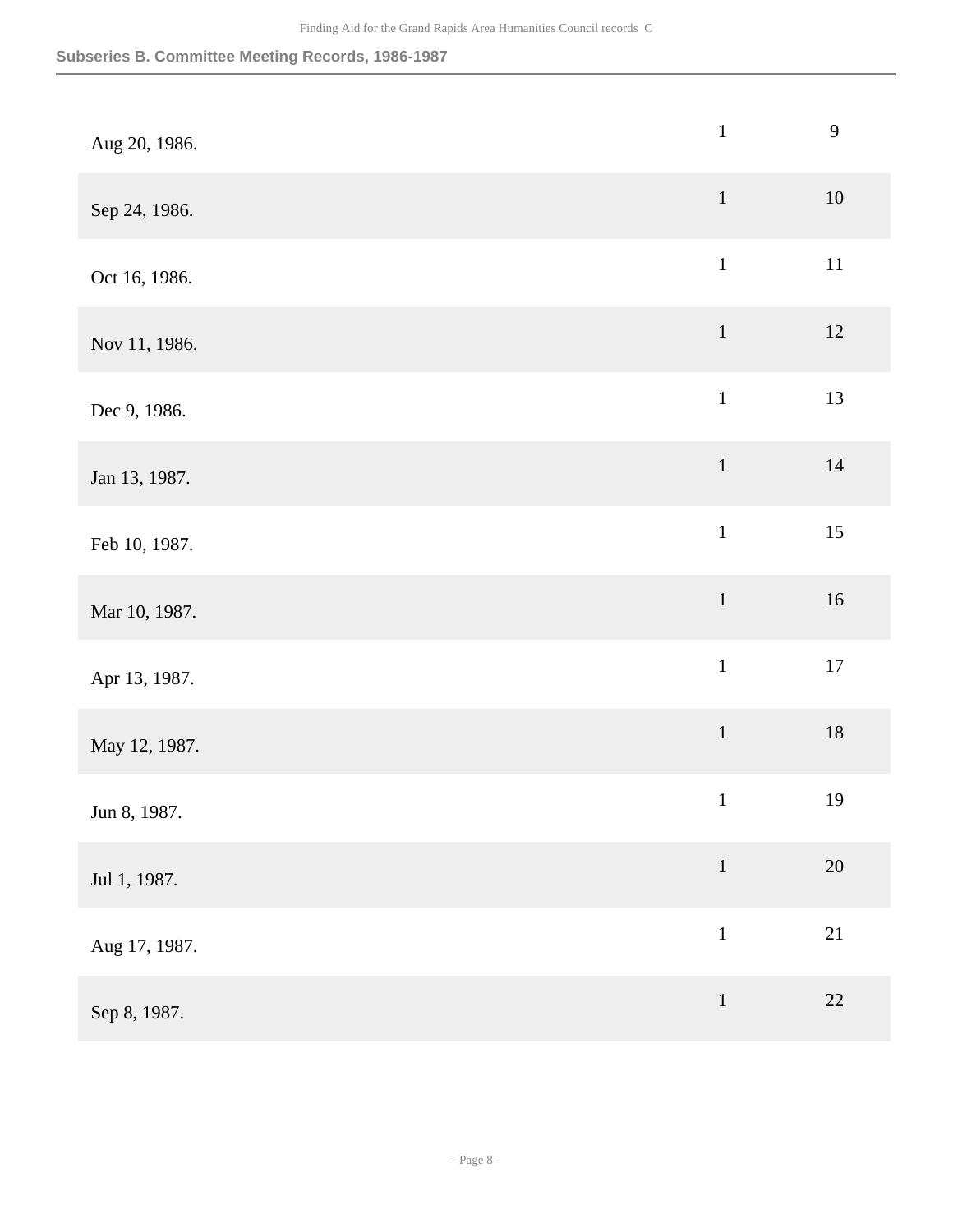| Dec 16, 1987. | 23 |
|---------------|----|
|               |    |

#### **Subseries C. Finance, 1985-1986, n.d.**

|                                      | <b>Box</b> | <b>Folder</b> |
|--------------------------------------|------------|---------------|
| City-County Contribution, 1986, n.d. | 1          | 24            |
| Miscellaneous, 1985-1986, n.d.       | 1          | 25            |
| Projects Components, 1986, n.d.      |            | 26            |

#### **Subseries D. Meetings, 1986, n.d.**

|                                                | <b>Box</b>     | Folder        |
|------------------------------------------------|----------------|---------------|
| Correspondence, 1986, n.d.                     | $\overline{2}$ | $\mathbf{1}$  |
| Luncheon, 1986, n.d.                           | $\overline{2}$ | 2             |
| Sesquicentennial Workshop, 1986, n.d.          | $\overline{2}$ | 3             |
| Subseries E. Public Relations, 1986-1987, n.d. |                |               |
|                                                | <b>Box</b>     | <b>Folder</b> |
| Calendars - Nov.14, 1986-1987, n.d.            | $\overline{4}$ | 9             |

Community Awareness Campaign, 1986-1987, n.d. 4 10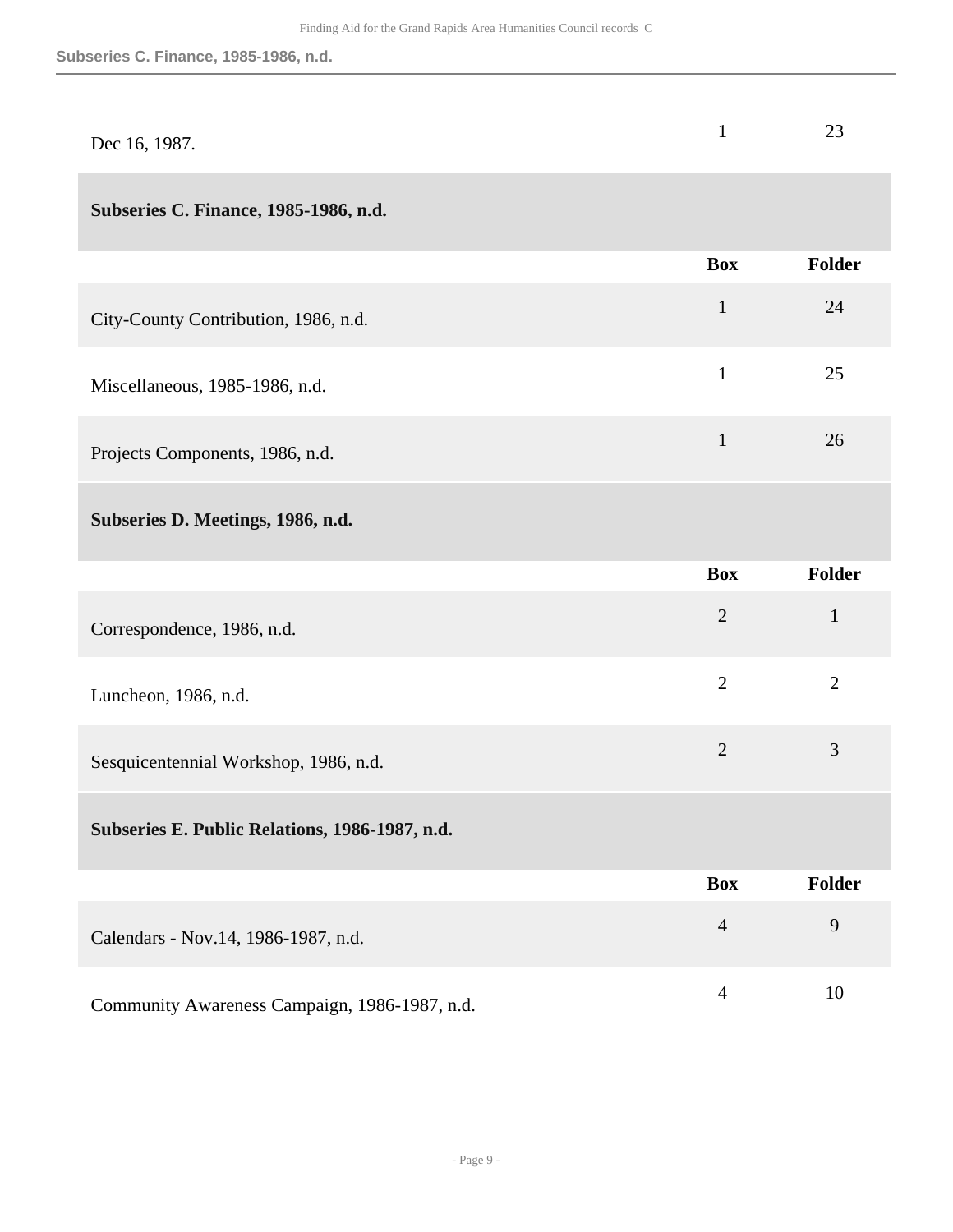#### **Subseries F. Website Pages. [web pages]**

| Logo, 1986, n.d.                 | $\Delta$ | 11 |
|----------------------------------|----------|----|
| Press and Media, 1986-1987, n.d. |          | 12 |

#### **Subseries F. Website Pages. [web pages]**

|                               | <b>Box</b> | <b>Folder</b> |
|-------------------------------|------------|---------------|
| New in 2008, 1/12/2009 prints |            | 14            |

<span id="page-9-0"></span>**Series II. Projects, 1986-1987, n.d.** 

### **Subseries A. Kent Sesquicentennial Committee, 1980-1988, n.d.**

|                                                          | <b>Box</b>     | <b>Folder</b>  |
|----------------------------------------------------------|----------------|----------------|
| Bridge Lighting, 1987                                    | $\overline{2}$ | $\overline{4}$ |
| City Celebration, 1987, n.d.                             | $\overline{2}$ | 5              |
| Finances, 1986-1987                                      | $\overline{2}$ | 6              |
| Fund Raising, n.d.                                       | $\overline{2}$ | $7 - 8$        |
| Grand Rapids Area Council for the Humanities, 1987, n.d. | $\overline{2}$ | 9              |
| Kent County Historic Tours, 1986                         | $\overline{2}$ | 10             |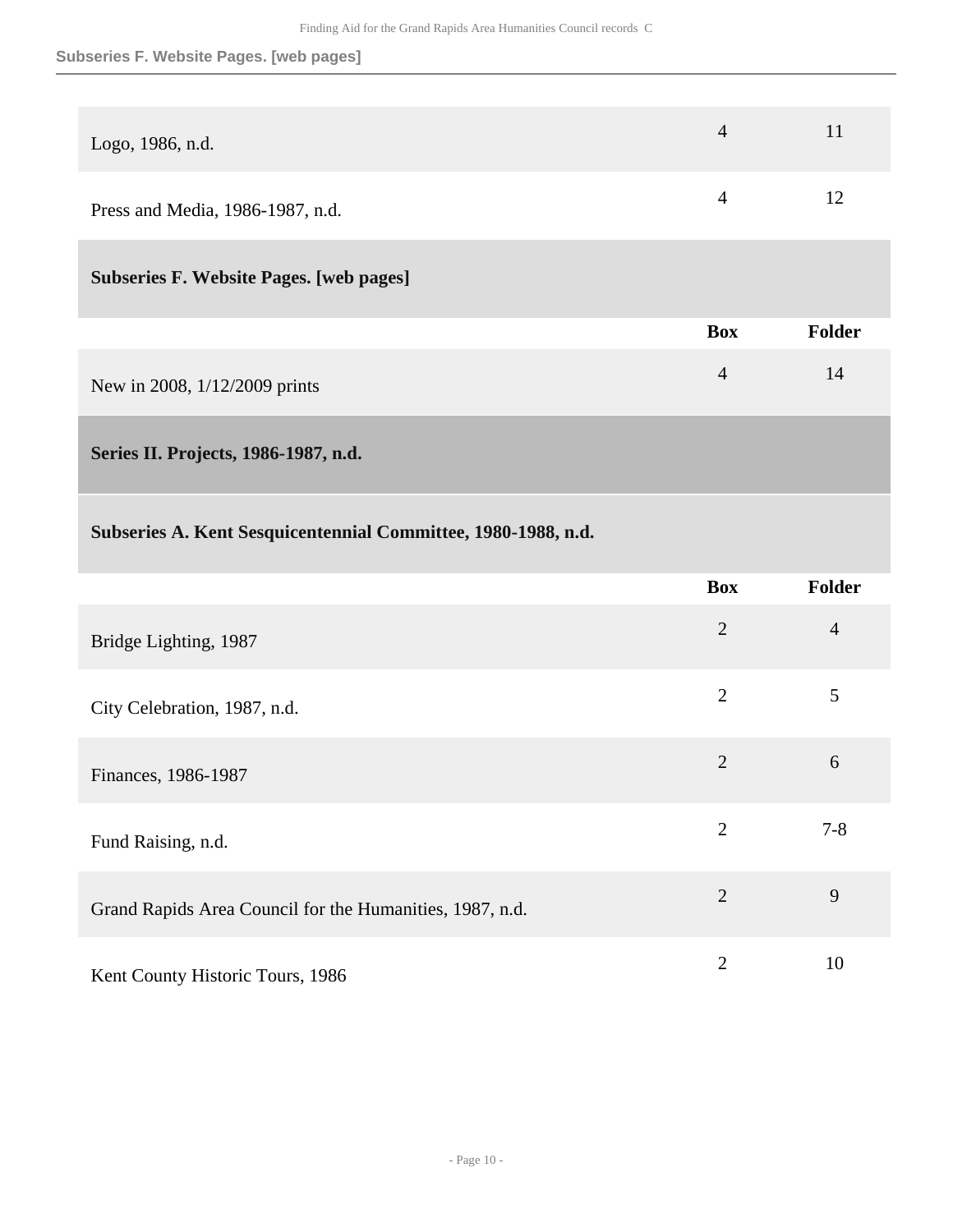#### **Subseries B. Michigan Sesquicentennial Committee, 1986-1987, n.d.**

| Kent County Information, 1980-1987                                   | $\overline{2}$ | 11             |
|----------------------------------------------------------------------|----------------|----------------|
| Light the Bridge Donations, 1987, n.d.                               | $\overline{2}$ | 12             |
| Master Plan, 1986, n.d.                                              | 3              | $\mathbf{1}$   |
| Norton Mounds, 1987, n.d.                                            | 3              | $\overline{2}$ |
| Projects for 1988 and after, n.d.                                    | 3              | 3              |
| Sesquicentennial, n.d.                                               | $\overline{3}$ | $\overline{4}$ |
| Sesquicentennial Contest, 1986, n.d.                                 | 3              | 5              |
| Speakers Bureau, 1986-1987, n.d.                                     | 3              | 6              |
| Sources and Address Outreach - townships, Festivals, 1986-1987, n.d. | 3              | $7 - 8$        |
| Subseries B. Michigan Sesquicentennial Committee, 1986-1987, n.d.    |                |                |
|                                                                      | <b>Box</b>     | <b>Folder</b>  |
| American Guild of Religious Historians, 1986, n.d.                   | 3              | 9              |
| Books and Publications, n.d.                                         | 3              | 10             |
| Canoe, 1986-1987.                                                    | $\mathfrak{Z}$ | 11             |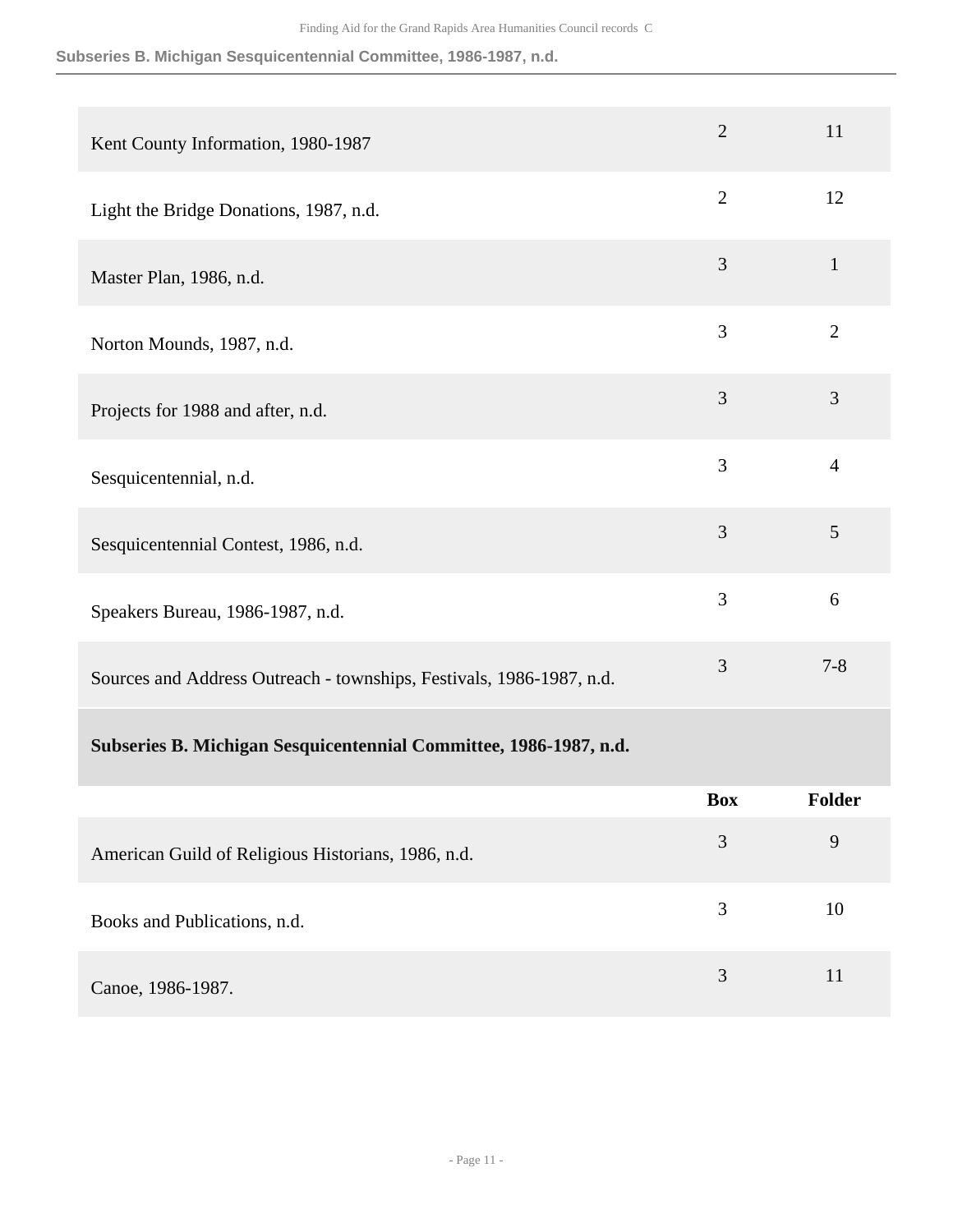**Subseries B. Michigan Sesquicentennial Committee, 1986-1987, n.d.**

| Copper Medallions, 1987, n.d.                                                 | 3              | 12             |
|-------------------------------------------------------------------------------|----------------|----------------|
| Fourth of July Gala, 1986,n.d.                                                | 3              | 13             |
| History and Facts, n.d.                                                       | 3              | 14             |
| July 25th Fireworks, 1987, n.d.                                               | 3              | 15             |
| Michigan Commission on Indian Affairs - Powwow events schedule, 1987,<br>n.d. | $\mathfrak{Z}$ | 16             |
| Michigan Family Reunion, n.d.                                                 | 3              | 17             |
| Michigan Sesquicentennial Video, 1986, n.d.                                   | 3              | 18             |
| Michigan Week, 1987, n.d.                                                     | $\mathfrak{Z}$ | 19             |
| Michigan 150 First Lady Award, 1987, n.d.                                     | $\overline{4}$ | $\mathbf{1}$   |
| 150 Ways, n.d.                                                                | $\overline{4}$ | $2 - 3$        |
| Resources, 1986-1987, n.d.                                                    | $\overline{4}$ | $\overline{4}$ |
| Schools, 1986-1987.                                                           | $\overline{4}$ | $5-6$          |
| Sesquicentennial Bulletins, 1986-1987.                                        | $\overline{4}$ | $\tau$         |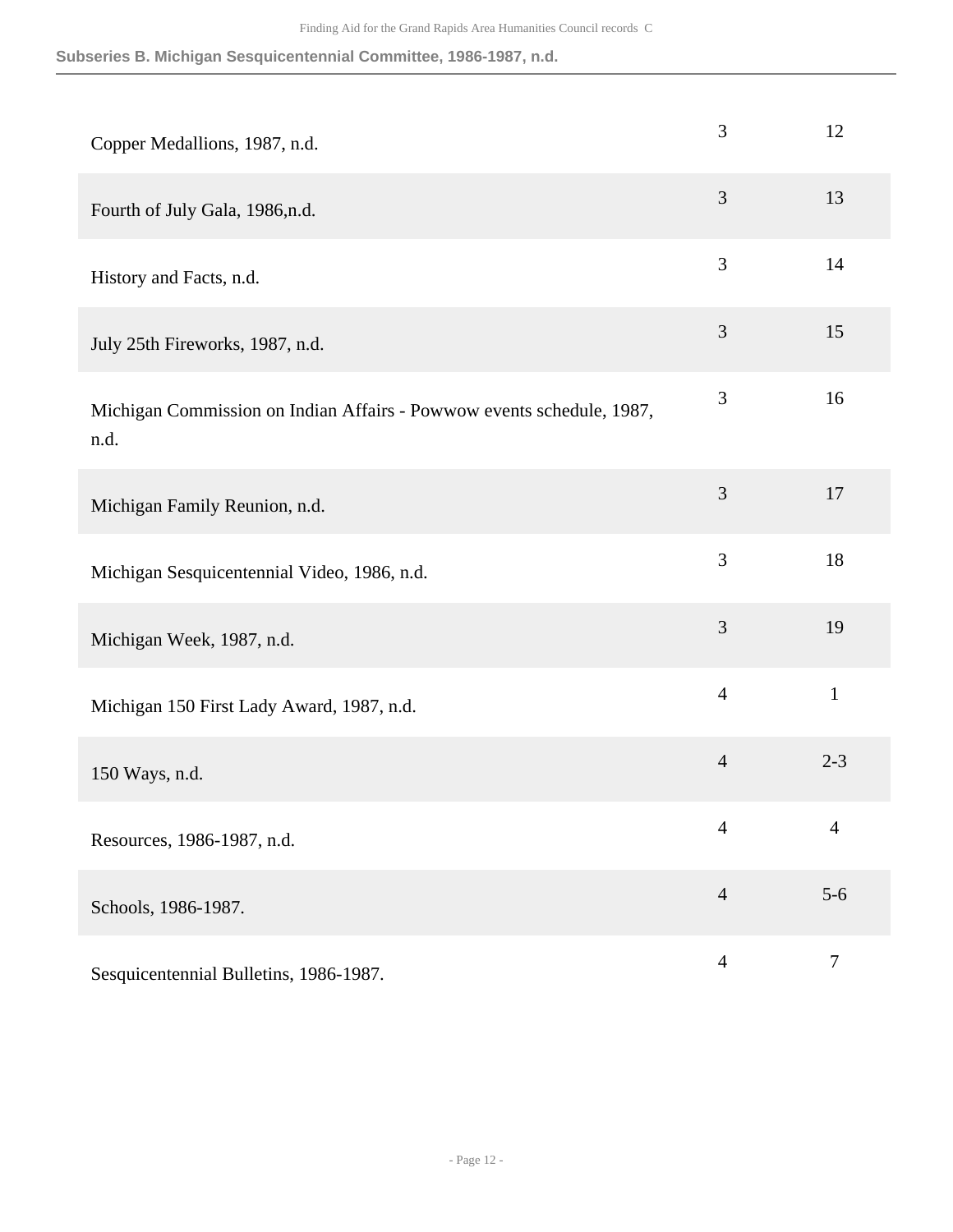#### **Subseries C. Great Women, Great Voices**

<span id="page-12-0"></span>

| Sesquicentennial Promotions, 1986-1987, n.d.        | $\overline{4}$ | 8              |
|-----------------------------------------------------|----------------|----------------|
| <b>Subseries C. Great Women, Great Voices</b>       |                |                |
|                                                     | <b>Box</b>     | <b>Folder</b>  |
| Web information on the Project                      | $\mathbf X$    | $\mathbf X$    |
| Series III. Subject Files, 1985-1988, n.d.          |                |                |
|                                                     | <b>Box</b>     | Folder         |
| Actors, 1986, n.d.                                  | $\overline{4}$ | 13             |
| Background Materials, 1986-1987, n.d.               | 5              | $1 - 3$        |
| Brochure, 1986, n.d.                                | 5              | $4 - 5$        |
| Celebration on the Grand, 1986, n.d.                | 5              | 6              |
| City Communication, 1987, n.d.                      | $\mathfrak{S}$ | $\overline{7}$ |
| Community Sesquicentennial Information Manual, n.d. | 5              | $8 - 12$       |
| Correspondence of Thanks, n.d.                      | $\mathfrak{S}$ | $13 - 14$      |
| Funding Acknowledgments, 1987-1988, n.d.            | 6              | $\mathbf{1}$   |
| Fund Raising Committee, 1987, n.d.                  | 6              | $\overline{2}$ |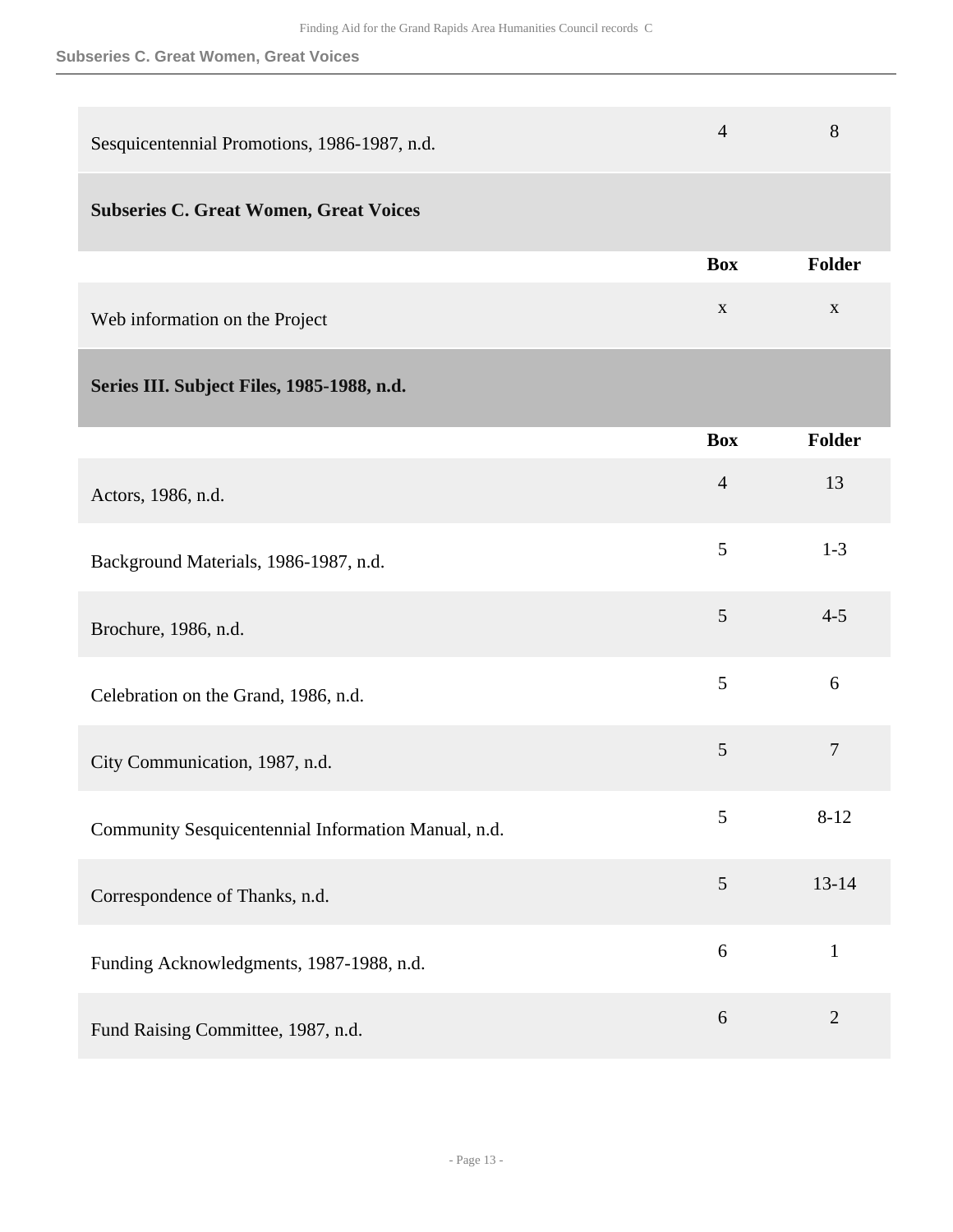**Series III. Subject Files, 1985-1988, n.d.**

| Grand River Odyssey, 1987.                            | 6              | 3              |
|-------------------------------------------------------|----------------|----------------|
| GRP - Lighting the Bridges, 1987, n.d.                | 6              | $\overline{4}$ |
| Historical Commission, n.d.                           | 6              | 5              |
| Humanities Program, 1987-1988, n.d.                   | 6              | 6              |
| Michigan Council for the Humanities, 1985-7, n.d.     | 6              | $7 - 8$        |
| Michigan Host, 1986-7, n.d.                           | 6              | 9              |
| Michigan State Proposals, 1987, n.d.                  | 6              | 10             |
| Miscellaneous Sesquicentennial Activities, 1986, n.d. | $\overline{7}$ | $\mathbf{1}$   |
| Monaghan and Associates, 1987, n.d.                   | $\overline{7}$ | $2 - 3$        |
| Newspaper clippings, 1986-1987, n.d.                  | 7              | $4 - 5$        |
| Photographs - Miscellaneous, n.d.                     | 7              | $6 - 38$       |
| Phonathon, 1987, n.d.                                 | $\overline{7}$ | $\overline{7}$ |
| Plaque, 1987-1988, n.d.                               | $\overline{7}$ | 8              |
| Posters/Name, 1987-1988, n.d.                         | $\overline{7}$ | 9              |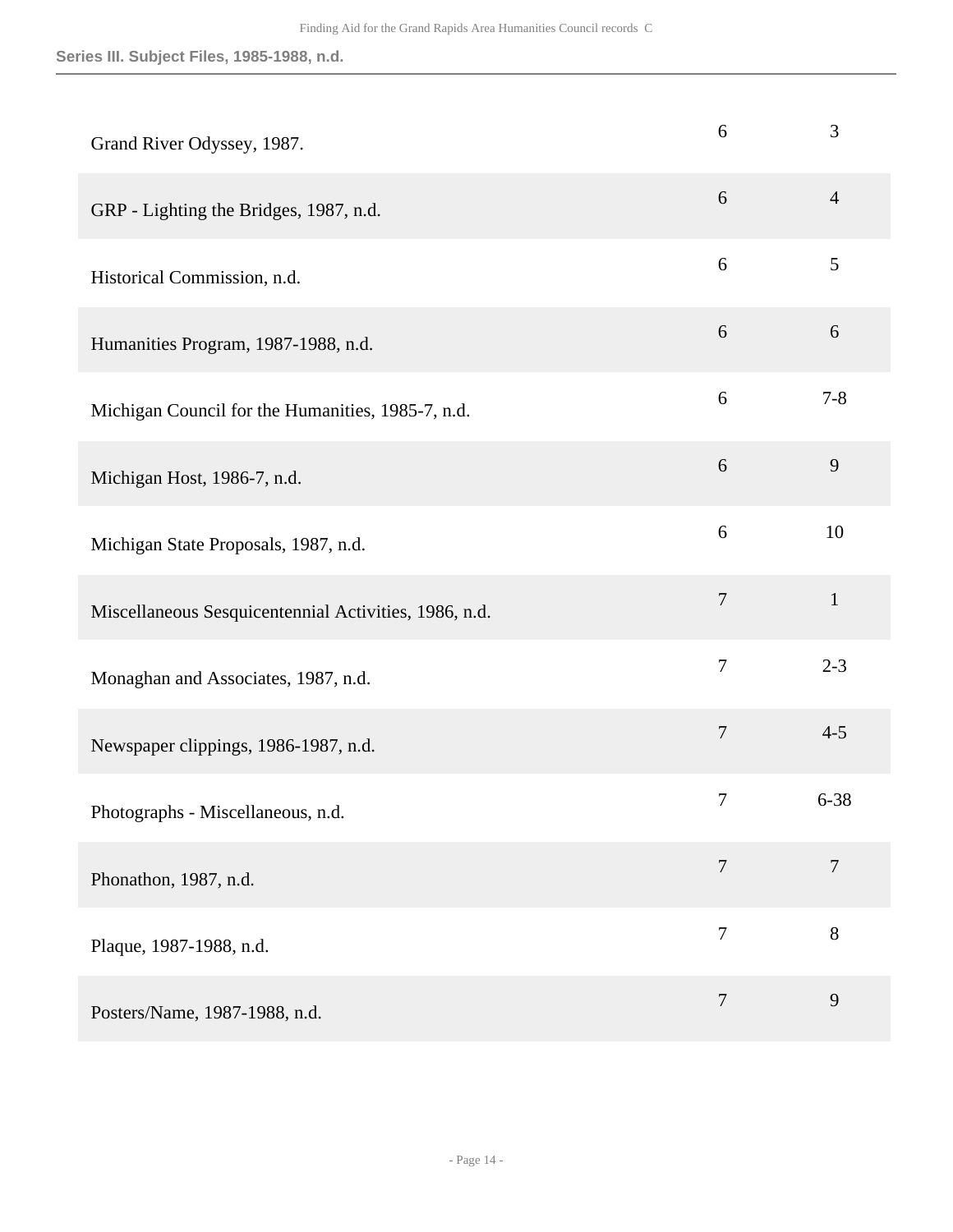| Press Releases, 1987, n.d.                                         | $\overline{7}$ | $10 - 11$      |
|--------------------------------------------------------------------|----------------|----------------|
| Survey, n.d.                                                       | $\overline{7}$ | 12             |
| To Do/ Wrap-Up, 1987-1989, n.d.                                    | $\overline{7}$ | 13             |
| Urban Concern Materials/Related to Sculpture Walk, 1984-1985, n.d. | $\overline{7}$ | 14             |
| West Bank Walkway, 1987, n.d. MISCELLANEOUS, n.d.                  | $\overline{7}$ | 15             |
| Video - State of Michigan Sesquicentennial Program, n.d.           | $8\,$          | $\mathbf{1}$   |
| Video, n.d.                                                        | $8\,$          | $\overline{2}$ |
| Sesquicentennial Events Calendar, n.d.                             | 8              | 3              |
| Donation Files, n.d.                                               | 9              | $\mathbf{1}$   |
|                                                                    |                | <b>Box</b>     |
| Contact Files, n.d.                                                |                | $\overline{2}$ |
| <b>Series IV: Publications</b>                                     |                |                |
| <b>Scope and Contents note</b>                                     |                |                |

<span id="page-14-0"></span>Outlined here are the book publication projects sponsored during the Samuelson era, including the Gathered at the River, and the Heart & Soul book project. Materials for both of these projects have been